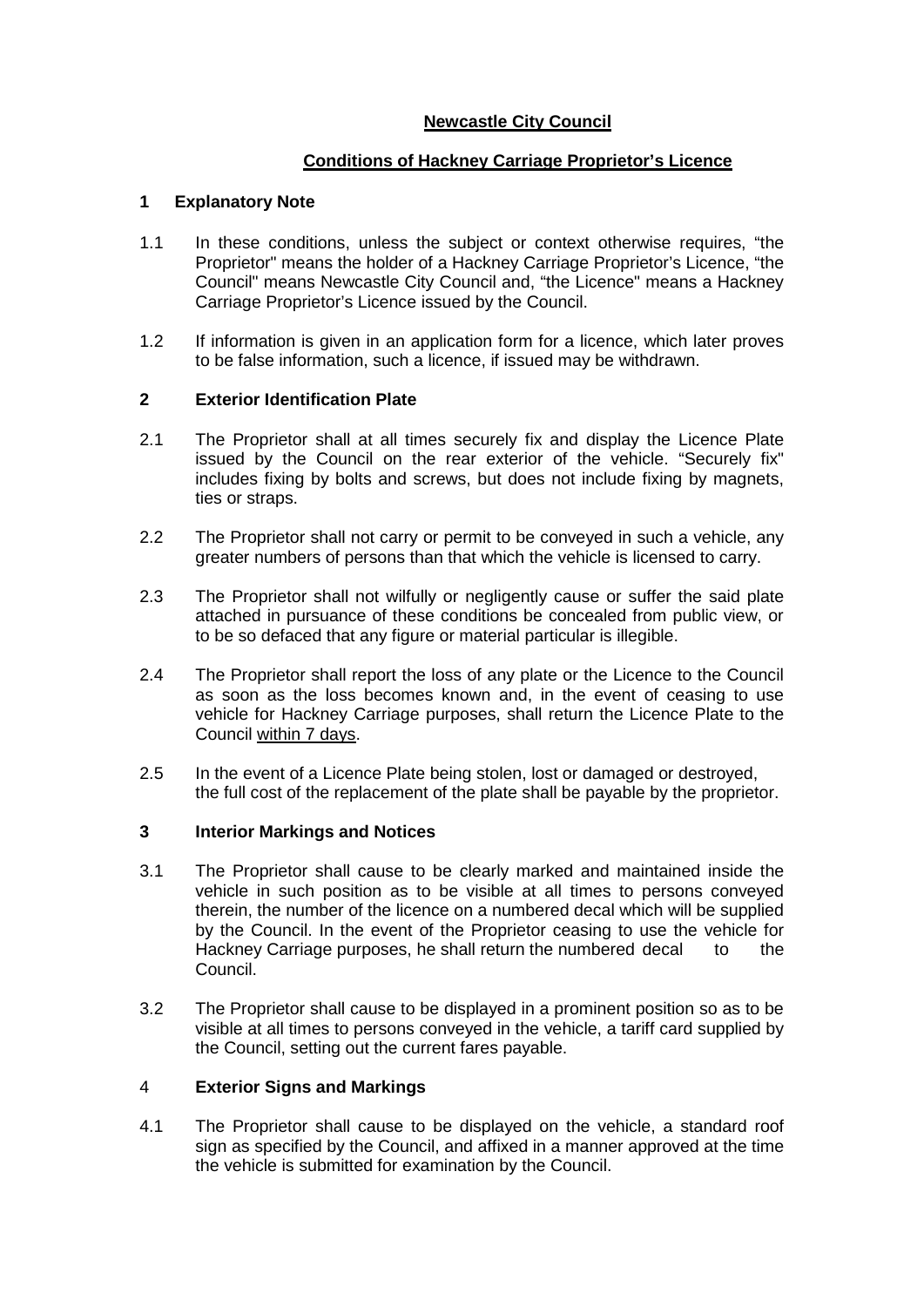4.2 The Proprietor shall at all times securely fix and display the City Crests supplied by the Council and incorporating the Hackney Carriage Proprietors Licence Number on the two front doors of the vehicle. "Securely Fix" does not include fixing the door crest by magnets.

### **5 Advertising**

- 5.1 Suitable advertisements may be displayed on the inside and outside of Hackney Carriages subject to the following conditions:
- 5.2 All vehicles not displaying all-over livery advertising in accordance with Conditions 5.14 to 5.14.7 must be black in colour.
- 5.2.1 Non-black vehicles may be licensed if fitted with an approved all-over livery advertisement provided that the advertisement is approved and fitted prior to the grant of a licence.
- 5.3 All advertisements must be approved by the Council before use.
- 5.4 No advertisement will be approved which promotes tobacco products or which is indecent or which could cause public offence.
- 5.5 Approval may be given to the advertisement of alcohol, subject to the following message being incorporated into the advertising scheme, in a manner authorised by the Head of Public Health and Environmental Protection:

"Do not drink and drive - use a taxi".

- 5.5.1 Approval will not be given to the advertising scheme unless the message is displayed on each elevation upon which the advertisement is visible.
- 5.6 To gain approval, a full size copy of the advertisement, or in the case of a complete side advertisement, a full colour side view photograph or image of the proposal must be submitted.
- 5.7 In the case of vehicles meeting the Council's specification for Wheelchair Accessible Hackney carriages, advertisements may be displayed on the rear doors, rear side panels and boot of the vehicles or as a complete side advertisement or subject to the requirements of paragraph 5.14 as an "All over livery" advertisement. Advertisements may also be displayed in the rear window of the vehicle using the "Contravision" system.
- 5.8 The upper boundary line of advertisements appearing on the side of purpose built Hackney Carriages in the case of FX4 vehicles will be that illustrated in Appendix 1, and in the case of Metrocab Vehicles will be that illustrated in Appendix 2.
- 5.9 In the case of non-wheelchair accessible vehicles, advertising will be limited to advertisements not exceeding 1000 mm x 400 mm in size affixed to the rear doors of the vehicle.
- 5.10 In the case of all advertising, the City Crest must continue to be displayed on the front doors of the vehicle.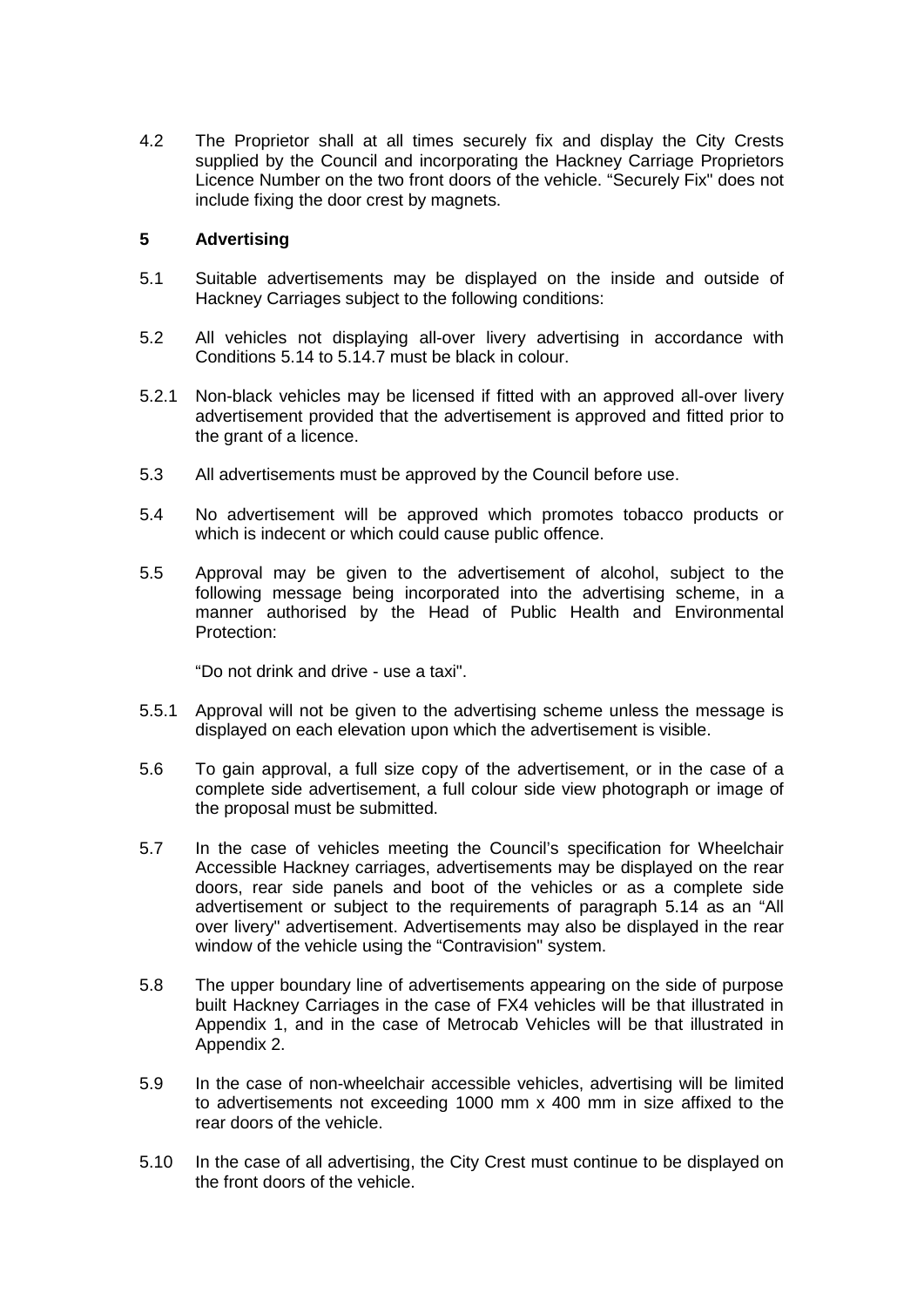- 5.11 At any one time, external advertising on the vehicle will be restricted to one product, service or company, with the exception that the proprietor or operating company of the vehicle may display additional signs advertising their services.
- 5.12 Internally, advertising will be restricted to signs not exceeding 400 mm x 400 mm which are affixed to the underside of rear facing tip down seats, and to the area at the top of the separating partition between the driver and passenger compartment, in purpose built vehicles.
- 5.13 On completion of the advertising contract, all vehicles must be returned to their original black colour.
- 5.14 "All Over Livery" advertising may be permitted on vehicles meeting the Council's specification for Wheelchair Accessible Hackney Carriages, subject to the following additional conditions;
- 5.14.1 Applications for "All over livery" advertising must be accompanied with full colour photographs or images of the vehicle showing complete side, rear and top views of the proposed advertising livery.
- 5.14.2 Applications for "All over livery" advertising must be accompanied by a copy of the advertising contract made between the proprietor of the vehicle and the company whose services are being advertised.
- 5.14.3 No contract for "All over livery" advertising shall be for a period of more than 2 years.
- 5.14.4 Applications must be made in respect of each individual vehicle for which it is proposed to carry "All over livery" advertising.
- 5.14.5 No vehicle will be permitted for use with "All over livery" advertising before it has been inspected by an authorised officer of the Council for conformity with the approved application.
- 5.14.6 The City Crest must continue to be displayed on the front doors of the vehicle whilst in the "All over" advertising livery.
- 5.14.7 Upon the removal of the all-over livery advertisement the vehicle must be fitted with a replacement all-over livery advertisement, in accordance with the above conditions, or the vehicle must be painted black in colour.

NOTE: Do not enter into any agreement to purchase, lease or hire a vehicle with "All over livery" advertising without first obtaining written approval from the Council.

5.15 The Proprietor shall not attach or affix or cause to be attached or affixed to the vehicle, any sign or mark other than those allowed under Conditions 2.1, 3.1, 3.2, 4.1, 4.2 and 5.1.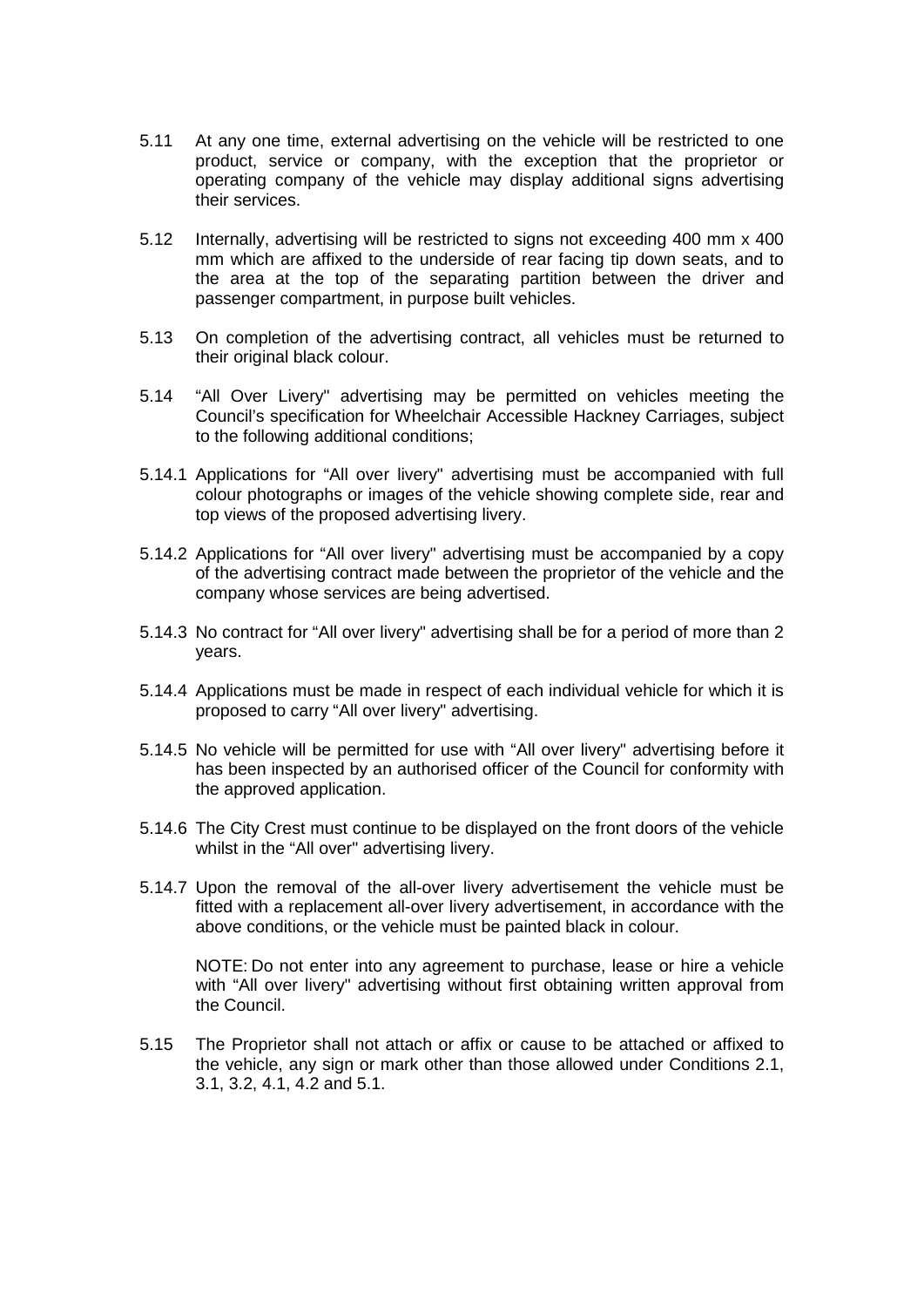## **6 Maintenance of the vehicle**

- 6.1 The Proprietor shall ensure:
- 6.1.1 That the vehicle is maintained in a clean, comfortable, safe, watertight and mechanically sound condition, and is in all other respects suitable for the purpose for which it is maintained.
- 6.1.2 That the vehicle is provided with a suitable multi-purpose dry powder (or other suitable alternative) controlled discharge fire extinguisher of 1.00 KG or greater capacity to British Standard 5423. The extinguisher shall be located in a position approved when the vehicle is submitted for examination by the Council. The Hackney Carriage Proprietor's Licence number shall be painted on the extinguisher.
- 6.2 The Proprietor of a Hackney Carriage shall state in writing, the address of the place where the vehicle is kept when not in use and shall allow access for all necessary inspection or testing by an Authorised Officer of the Council.
- 6.3 Any accident or occurrence materially affecting the safety, performance or appearance of the vehicle must be reported to the Council within 72 hours of such an occurrence.

# **7 Production of Certificates of Insurance**

- 7.1 The Proprietor shall produce his Certificate of Vehicle Insurance:
- 7.1.1 When presenting the vehicle for test at the Council's Vehicle Testing Centre; and
- 7.1.2 When making an application for or to renew the Proprietor's Licence at the Council's Licensing Office; and
- 7.1.3 At the request of an Authorised Officer of the Council.
- 7.2 If the document(s) are not produced on the above occasions, the vehicle examination will not be carried out nor the licence granted.

## **8 Testing of the Vehicle**

- 8.1 Licences shall only be granted subject to the vehicle passing the Council's Hackney Carriage Test as prescribed in the document "Standards and Test Procedures for Hackney Carriage and Private Hire Vehicles".
- 8.2 All Licensed Hackney Carriages shall be submitted for test in accordance with instructions issued from time to time by the Head of Public Health and Environmental Protection.
- 8.3 All Licensed Hackney Carriages up to 24 months old from the first date of registration including the date of test, shall be submitted for test at 12 monthly intervals in accordance with instructions issued from time to time by the Head of Public Health and Environmental Protection.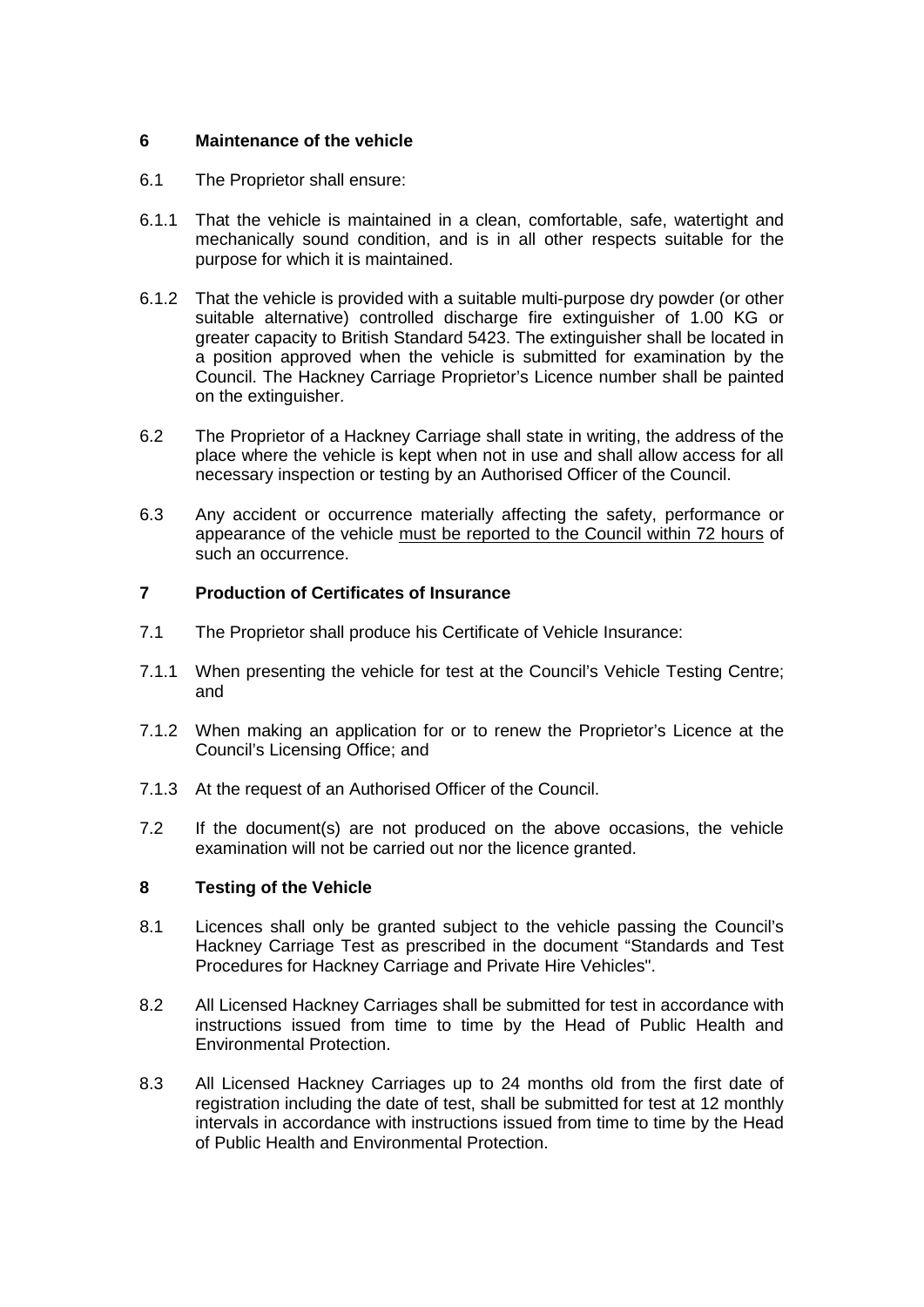- 8.4 All Licensed Hackney Carriages over the age of 24 months but not exceeding 60 months of age on the date of test, shall be submitted for test at 6 monthly intervals in accordance with instructions issued from time to time by the Head of Public Health and Environmental Protection.
- 8.5 All Licensed Hackney Carriages over the age of 60 months on the day of test, shall be submitted for test at 4 monthly intervals in accordance with instructions issued from time to time by the Head of Public Health and Environmental Protection.
- 8.6 In the event of the Proprietor failing to submit a vehicle for testing at the appointed time without sufficient cause, the Hackney Carriage Proprietor's Licence shall expire and the Hackney Carriage Plate must be returned to the Council.
- 8.7 In the event of any Licensed vehicle failing the Council's test, the Hackney Carriage plate will be removed from the vehicle. The issue of a new licence and return of the plate to the Proprietor will be conditional upon the subsequent successful re-testing of the vehicle in accordance with instructions issued by the Head of Public Health and Environmental Protection.
- 8.8 The cost of all tests and re-tests required in Conditions 8.1 to 8.7 shall be borne by the Proprietor of the vehicle.

### **9 Taximeters**

- 9.1 All taximeters used in Hackney Carriages shall be of the clock / calendar control type, programmed to change to any premium tariff rate specified by the Council automatically at the relevant date and time.
- 9.1.1 When displayed on the taximeter, the tariffs shall be referred to as specified in paragraphs 9.7.1 to 9.7.4 below.
- 9.2 The proprietor shall use his best endeavours to ensure that;
- 9.2.1 During the continuance of the hiring, the display of the taximeter is not concealed in any manner or by any means and that such display is distinctly and plainly visible to any person hiring or being conveyed in the vehicle; and
- 9.2.2 The display of the taximeter is kept properly illuminated throughout the hiring; and
- 9.2.3 Any failure of the taximeter is immediately reported to the Council; and
- 9.2.4 The taximeter is fitted with seals so that it is not practicable for any person to tamper with it.
- 9.3 The Proprietor shall not tamper with or permit anyone to tamper with any taximeter with which a vehicle is provided, with the fittings thereof or with the seals affixed thereto.
- 9.4 The Proprietor shall ensure that the licensed vehicle is not used as a Hackney Carriage if the taximeter has failed or does not comply with conditions 9.1, 9.2 and 9.3.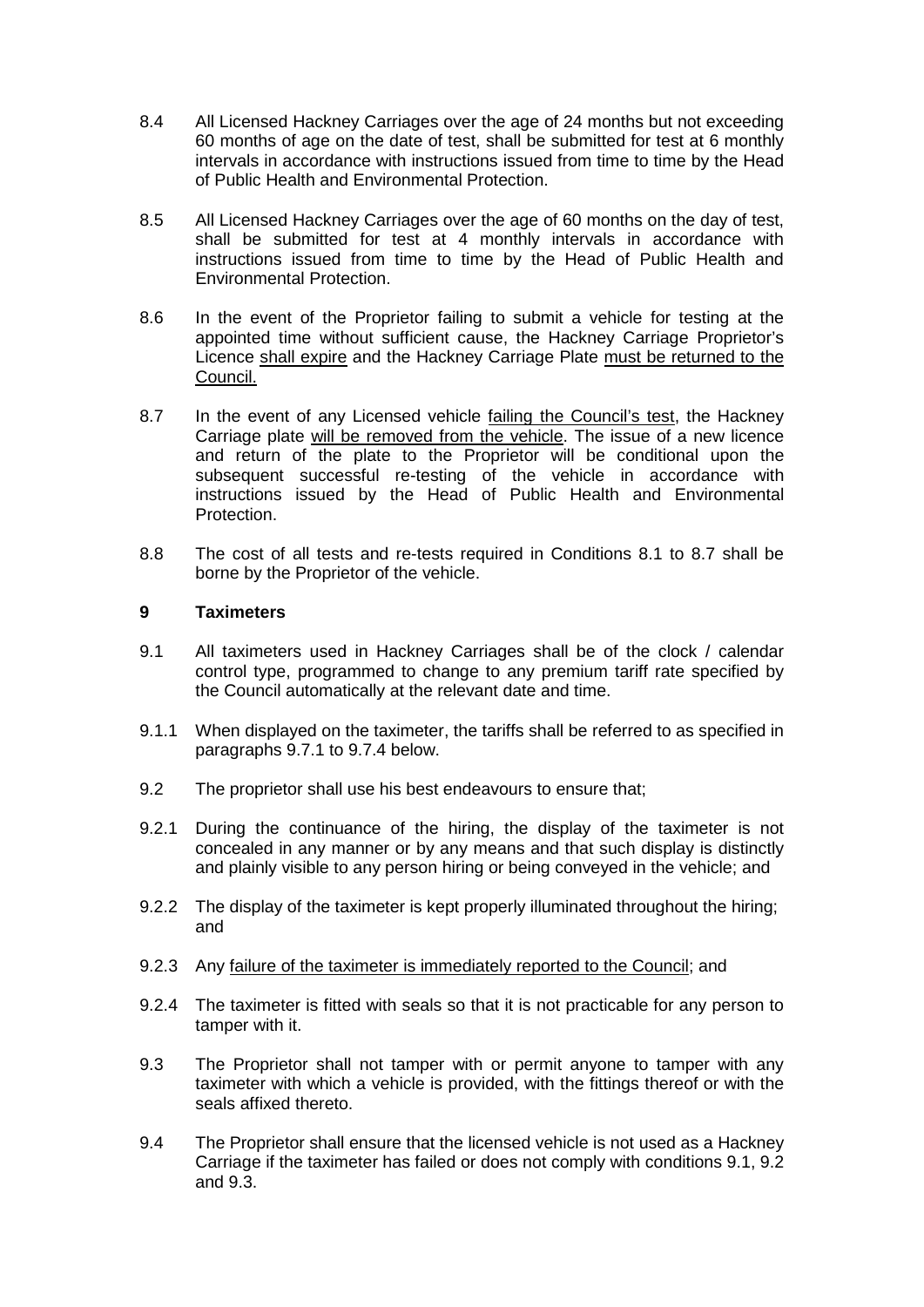- 9.5 All taximeters shall be inspected, tested and sealed only by taximeter agents approved by the Head of Public Health and Environmental Protection.
- 9.6 The Proprietor of each vehicle shall at the request of an Authorised Officer of the Council or a Police Constable, produce the official Taximeter Certificate of Compliance supplied to the agent by the Council and duly signed by the agent.
- 9.7 The references referred to in paragraph 9.1.1 above are as follows;
- 9.7.1 The tariff applicable between 07.00 hours and 23.00 hours shall be known and displayed on the taximeter as Tariff 1.
- 9.7.2 The tariff applicable between 23.00 hours and 07.00 hours and on Public Holidays shall be known and displayed on the taximeter as Tariff 2.
- 9.7.3 The tariff applicable during the Christmas and New Year periods as specified within the Council's tariff shall be known and displayed on the taximeter as Tariff 3.
- 9.7.4 Any tariff other than a tariff specified in 9.7.1, 9.7.2 or 9.7.3 above, for instance Private Hire Tariffs, shall be known and displayed on the Taximeter as Tariff 5,6,7 etc. as appropriate to the number of additional tariffs programmed. (Note: such tariffs must not be greater than the Council Tariff).

### **10 Replacement Vehicles and Transfers**

- 10.1 Proprietors are reminded that it is an offence to use any unlicensed vehicle as a Hackney Carriage and that the Licence is granted in respect of the vehicle itself. Replacement vehicles therefore cannot be used unless they have passed the Council's Hackney Carriage test. The cost of such a test shall be borne by the Proprietor of the vehicle.
- 10.2 A licensed hackney carriage shall not be 'replaced' with a vehicle which is older by way of first registration than the one which it will replace.
- 10.3 'Q' registered vehicles will not be licensed by the City Council.
- 10.4 Any transfer of a Hackney Carriage Vehicle, whether by sale or otherwise must be notified in writing to the Council within 14 days of such transfer.

The transfer of a Hackney Carriage Licence by way of sale is deplored by the Committee. Proposed transferees should note that Licences acquired in this way will not automatically be renewed.

#### **11 Conduct of the Proprietor**

11.1 The Proprietor shall ensure that every driver employed by him holds a current Hackney Carriage Driver's Licence and shall ensure that such driver is acquainted with, understands and observes the requirements and conditions of both his Licence and the Hackney Carriage Proprietor's Licence.